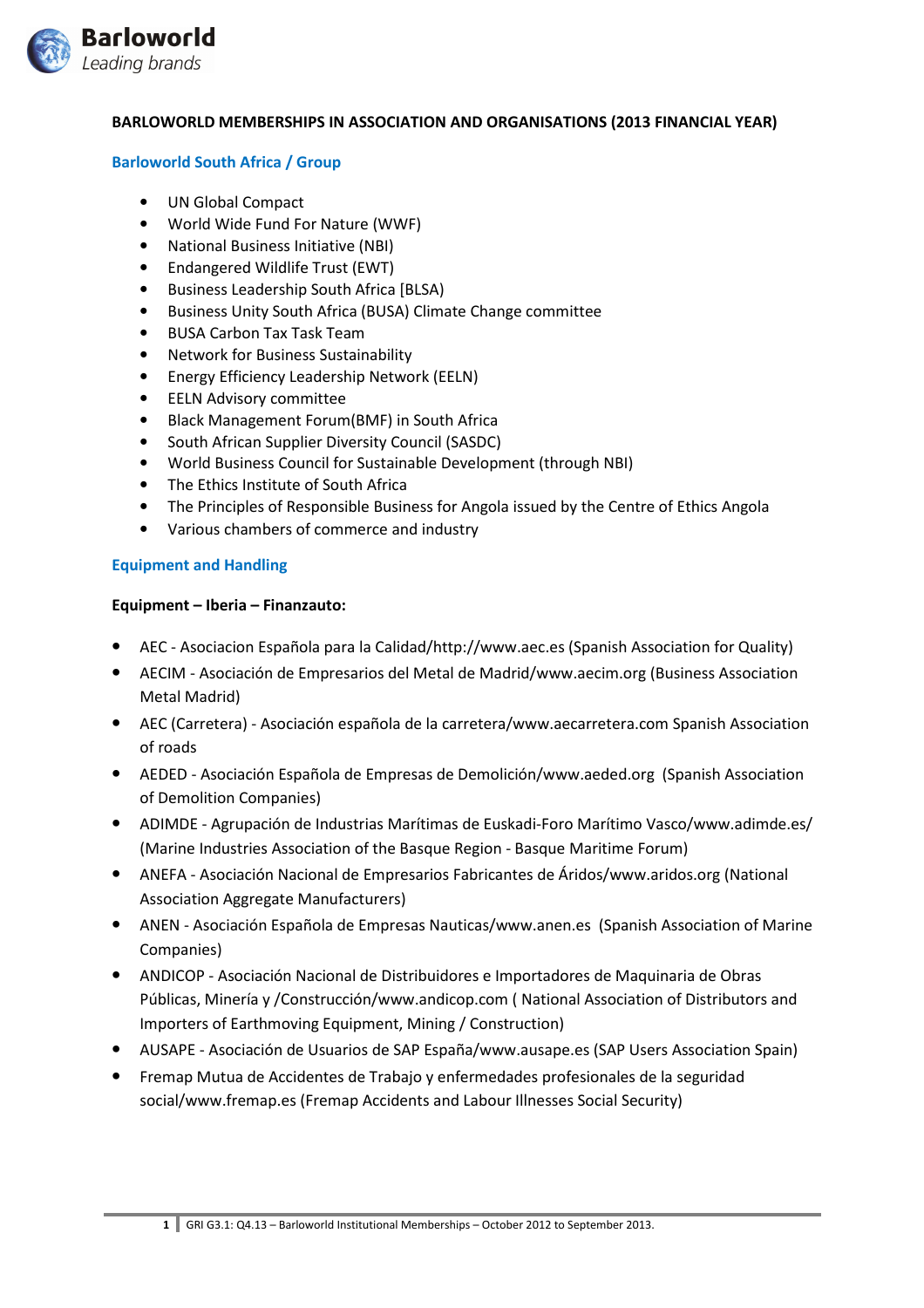

# Equipment – Iberia – STET:

- ACAP Associação de Automóvel de Portugal/www.acap.pt (Automobile Association of Portugal)
- APCERT Associação Portuguesa de Certificação (Calidade)/www.apcer.pt (Portuguese Certification Association (Quality))

# Equipment - Southern Africa:

- SA Chamber of Business
- CONMESA Construction and Mining Equipment Suppliers' Association
- DAGEASA Diesel and Gas Engine Association of Southern Africa
- Employees are encouraged to belong to their various professional associations such as the SA Institute of Chartered Accountants
- Institute of Quarrying
- MBSA Master Builders of Southern Africa
- SAFCEC (Civil Engineering Contractors)
- The Institute of Waste Management of South Africa

# Handling - Holland:

- BMWT association
- Towers Watson
- VEBIT

# Handling - South Africa:

- MERSETA Metal Engineering Sectoral Education and Training Authority
- SAAMA South African Agricultural Machinery Association
- Towers Watson

# Automotive and Logistics

# Automotive - South Africa:

- ASATA
- Dealer Councils
- NADA (National Automotive Dealer Association)
- RMI (Retail Motor Industry, Employer structure)
- SAMBRA (South African Motor Body Repairers Association)
- SATSA
- SAVRALA (South African Vehicle Rental and Leasing Association).
- TBCSA (Tourism Business Council of South Africa )
- TOMSA TOURISM MARKETING LEVY SA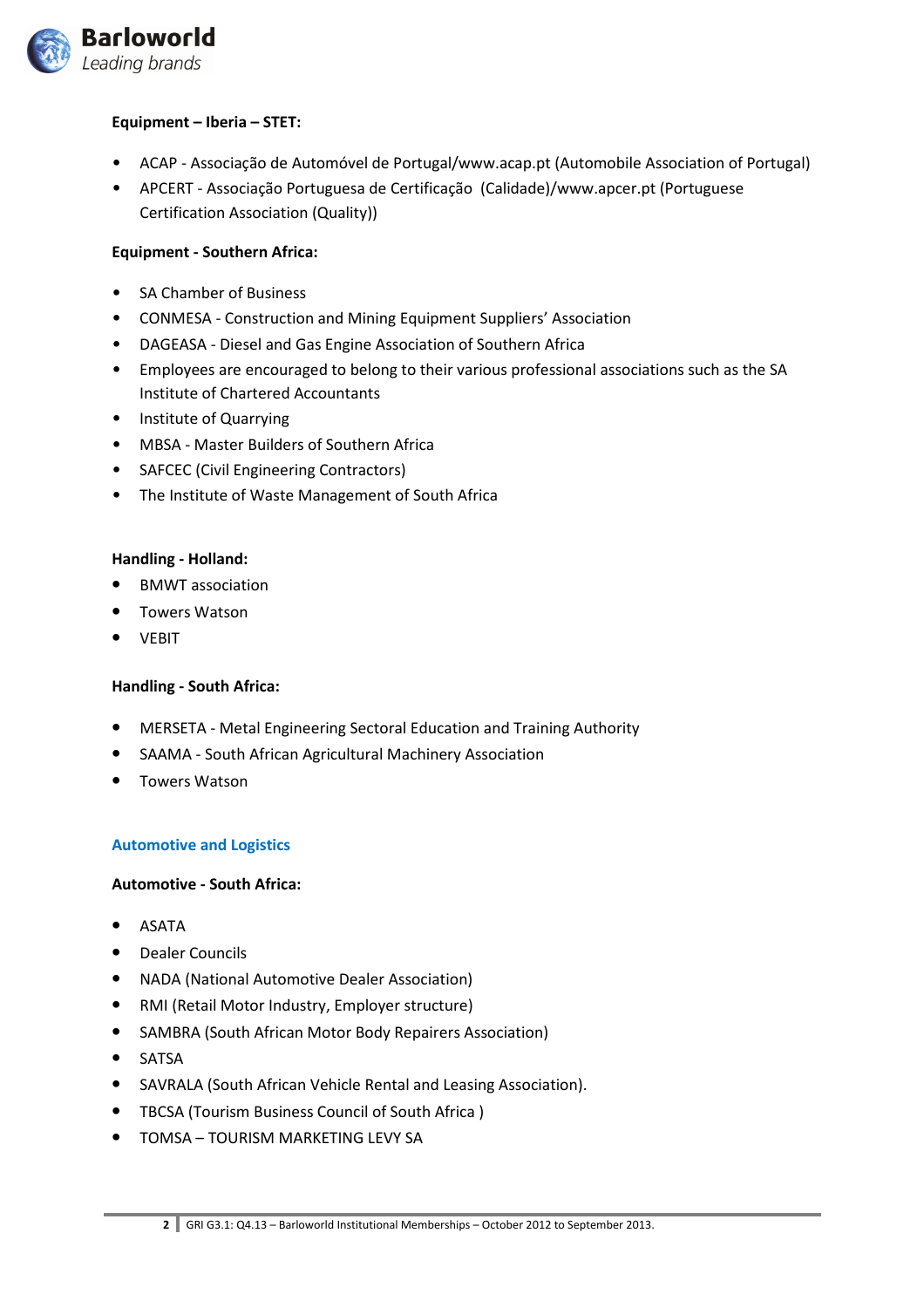

# Automotive - Australia:

- Dealer Councils
- Motor Traders' Association of New South Wales
- MTAA (Motor Trade Association of Australia).
- Victorian Automobile Chamber of Commerce

#### Automotive - Botswana:

• Botswana Motor Traders Association

# Logistics

- APICS The Association for Operations Management (USA)
- ATEIA Asociación de transitarios de Madrid (Freight Forwarders Association-Madrid)
- Atlas International Networks Ltd (agent network for ME)
- CEL Centro Español de Logistica (Spanish Centre for Logistics)
- CILTSA Chartered Institute of Logistics and Transport
- CSCMP Council of Supply Chain Management Professionals
- FFSI Feta Freight Systems International (ME)
- FFSI Feta Freight Systems International (FE)
- FFSI Feta Freight Systems International
- Fundación ICIL (ICIL Foundation)
- FIATA International Federation of Freight Forwarders Associations
- Gartner
- German Chamber of Commerce
- GLN Global Logistics Network
- HAFFA Hong Kong Association of Freight Forwarding and Logistics Ltd
- HKLA Hong Kong Logistics Association
- IATA International Air Transport Association
- IESSA Illumination Engineering Society of Southern Africa
- InstSCE Institute of Sound and Communication Engineers
- IOD Institute of Directors
- JCCI Johannesburg Chamber of Commerce and Industry
- Lean Institute
- Logistics Achiever Awards Judging Committee
- Microsoft MCP
- MILT Institute of Logistics
- MIOM Institute of Operations Management
- NAFL National Association of Freight and Logistics (UAE)
- RFA Road Freight Association
- RTMS Road Transport Management Systems
- SAAFF South African Association of Freight Forwarders